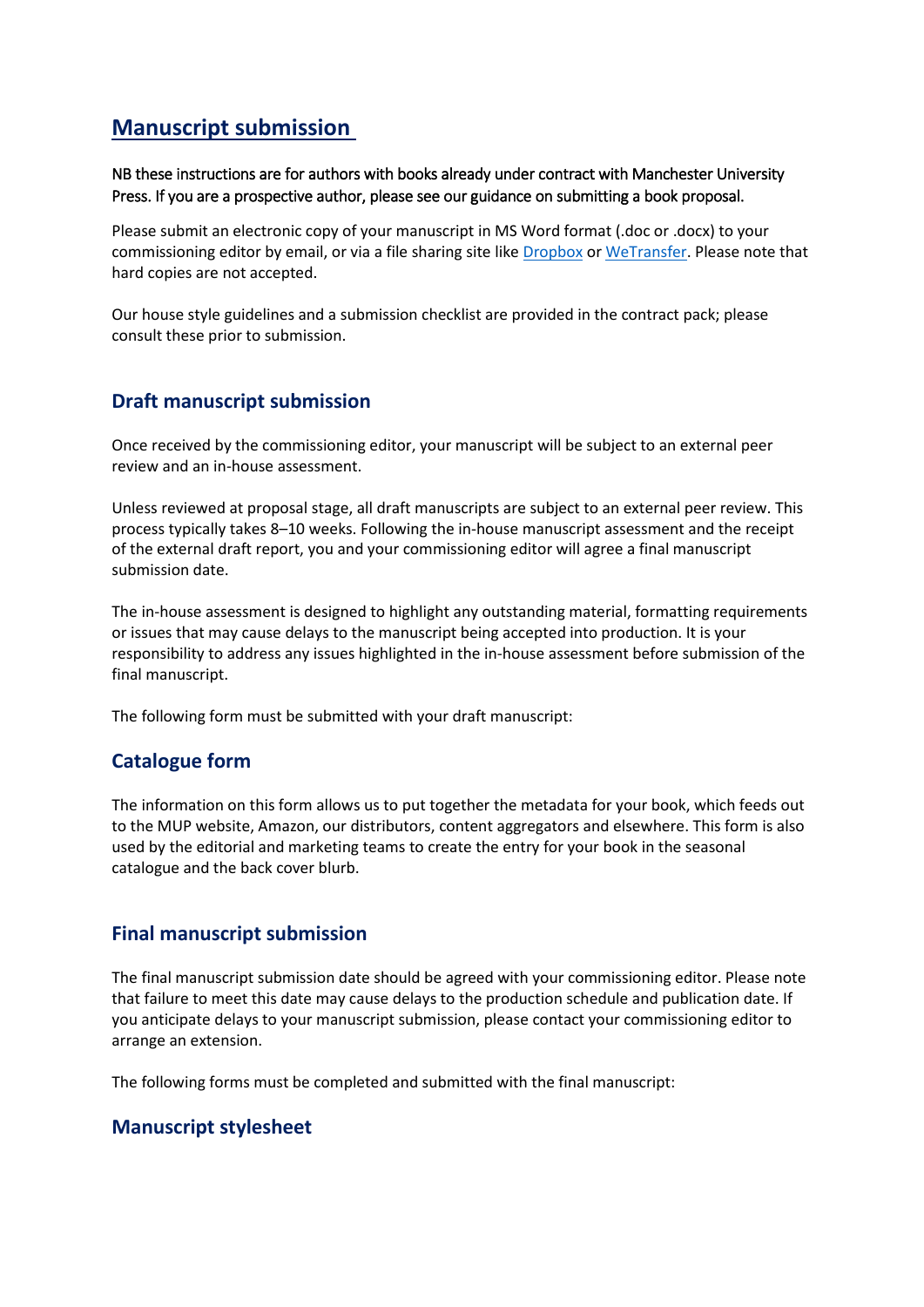This form asks for details of the referencing and formatting styles used in your manuscript and is employed by the production editor and copy-editor to guide your work from manuscript to finished book.

Completing this form accurately avoids confusion and delays at the copyediting stage; for example, it lets the copy-editor know if you have deliberately capitalised or hyphenated certain words that might otherwise be corrected. The manuscript stylesheet is vital in ensuring that the finished book meets our high standards for academic publications and remains true to your intentions as an author. Please allow time to complete it carefully and in as much detail as possible.

If you are the editor of an edited volume, it is important to create and send the stylesheet to your contributors at the earliest possible opportunity so that it can be followed consistently.

Please note that manuscripts submitted without a stylesheet cannot be accepted into production.

#### **Abstracts and keywords**

Abstracts and keywords are essential for discoverability and appear on our online platform, manchesterhive. The abstracts and keywords form asks for abstracts to be up to 250 words (including any introduction or conclusion), as well as an abstract for the book.

High-quality abstracts summarise the core content, use concise language and the active voice and refer to the book in the third person neutral (e.g., 'The book examines' rather than 'I examine'). Abstracts must not include footnotes or endnotes, small caps or sub/superscript.

Keywords are index terms that highlight the central themes of the book. High-quality keywords improve the book's appearance in online search results, allowing readers to find the book quickly and easily. If possible, keywords should appear in the accompanying abstract.

Keywords should be one word; however, two- and three-word specialist terms are acceptable where necessary. They cannot contain formatting of any sort and must be expressed in lowercase except for proper nouns. Names should be presented as 'Susan Sontag' rather than 'Sontag, Susan'.

Please note that manuscripts submitted without an abstracts and keywords form cannot be accepted into production.

### **Log of permissions**

If your book contains illustrations or extracts from other works that require permission to be reproduced, you must log them in the Excel spreadsheet provided in your contract pack. MUP recommend you use the permissions log during the preparation of your manuscript to keep track of images and permissions that have arrived or are outstanding, and associated requirements of the copyright holder.

Please complete this form in as much detail as possible, providing full addresses and telephone numbers for any copyright holders that require a complimentary copy as a condition of the reproduction licence. Full copies of any correspondence must also be submitted in .doc or .pdf format, labelled accordingly. Please note that there is a limited number of free copies that can be sent out on publication. Contact your commissioning editor for details.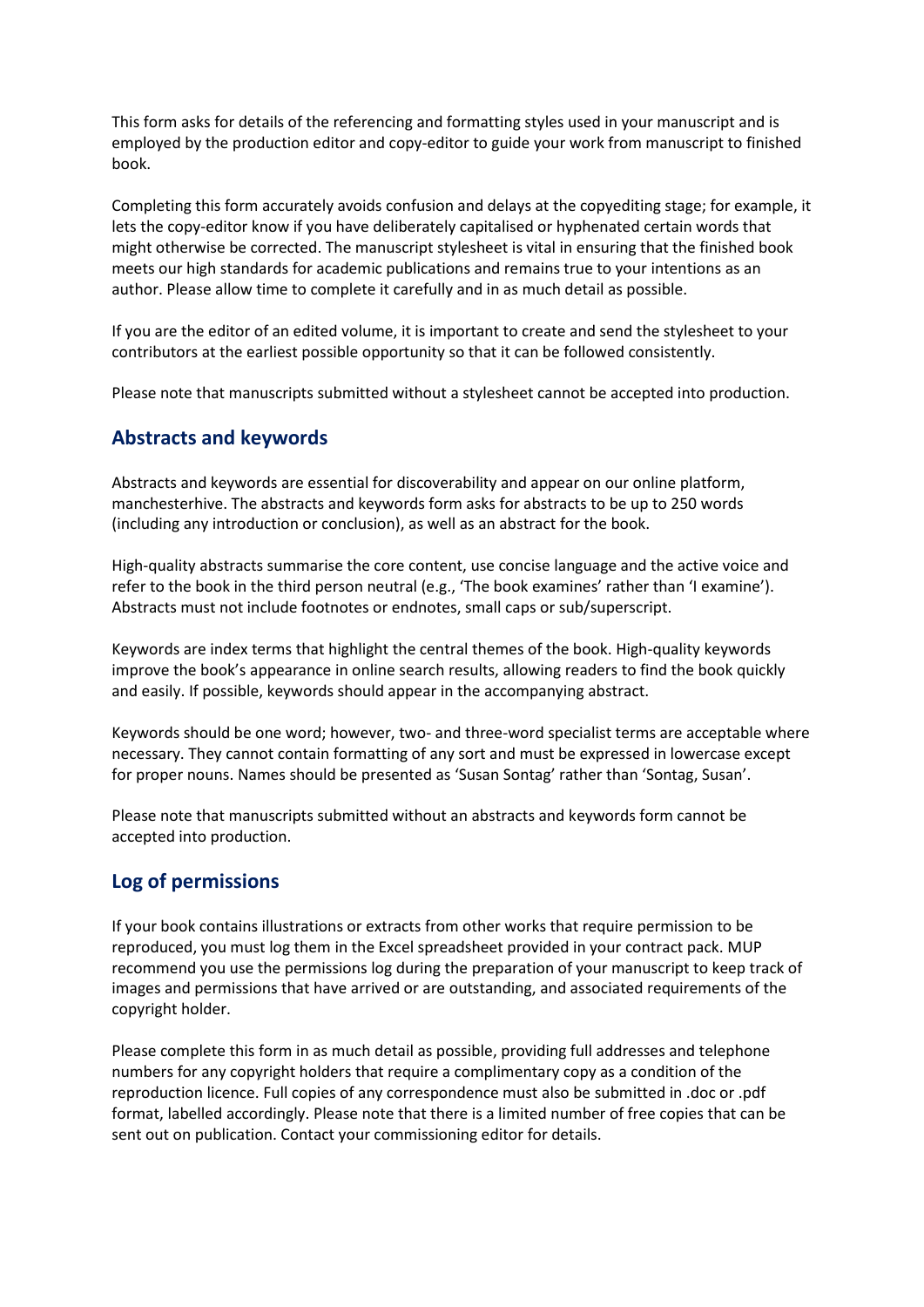Please note that it is the author's responsibility to obtain all permissions and MUP's capacity to assist with this process is limited. All copyright and permissions queries must be resolved before a manuscript is able to enter production.

# **Author/editor checklist**

Please complete the following checklist before submitting your manuscript. Note that the copyeditor will correct typos, capitalisation and punctuation errors; however, if there are a lot of errors throughout the manuscript, it will be returned to you for review prior to handover. Please note that it is a volume editor's responsibility to ensure consistency in style and formatting across a collection.

- Final manuscript forms completed: manuscript stylesheet, abstracts and keywords
- Title and word count (including notes and bibliography) match contract, or amendments have been agreed with commissioning editor
- Introduction and conclusion are not part of the chapter numbering
- Clear and consistent heading styles used throughout
- Quotations longer than around five lines have been extracted (quotation marks removed, indented with a space above and below)
- For edited collections: a list of contributors (with short bios) has been included in the preliminary pages
- The number of illustrations matches or is lower than the contracted number
- All illustrations have been removed from the manuscript and are ready to submit as separate files
- Images meet or exceed MUP quality requirements, i.e., a minimum of 1200 x 1200 pixels, or suitable for reproduction at 300 DPI
- A list of figures is included in the preliminary pages
- Insertion notes for figures have been included in the text, e.g. [INSERT FIGURE 1.1]
- All image permissions have been obtained and the log of permissions has been completed
- Excel data is provided for any graphs, which have been removed from the manuscript and prepared as separate files
- Tables are provided in separate documents, accompanied by captions and source information

## **Common manuscript submission mistakes**

Below is a list of common issues that typically cause delays to the handover and production process.

| Problem                                                        | How to avoid                                                                                                                                                                                                                                                                                                  |
|----------------------------------------------------------------|---------------------------------------------------------------------------------------------------------------------------------------------------------------------------------------------------------------------------------------------------------------------------------------------------------------|
| Inconsistently formatted edited collections                    | Share your manuscript stylesheet with<br>contributors early in the process<br>Allow time for combining files and<br>standardising formatting before final<br>submission                                                                                                                                       |
| Incorrect formatting of author-date entries in<br>bibliography | Choose an appropriate referencing style<br>guide and follow it consistently<br>Be aware that there are different<br>requirements for bibliographies depending on<br>whether you have used author-date or short-<br>title referencing<br>Consult your editor early in the writing<br>process if you are unsure |